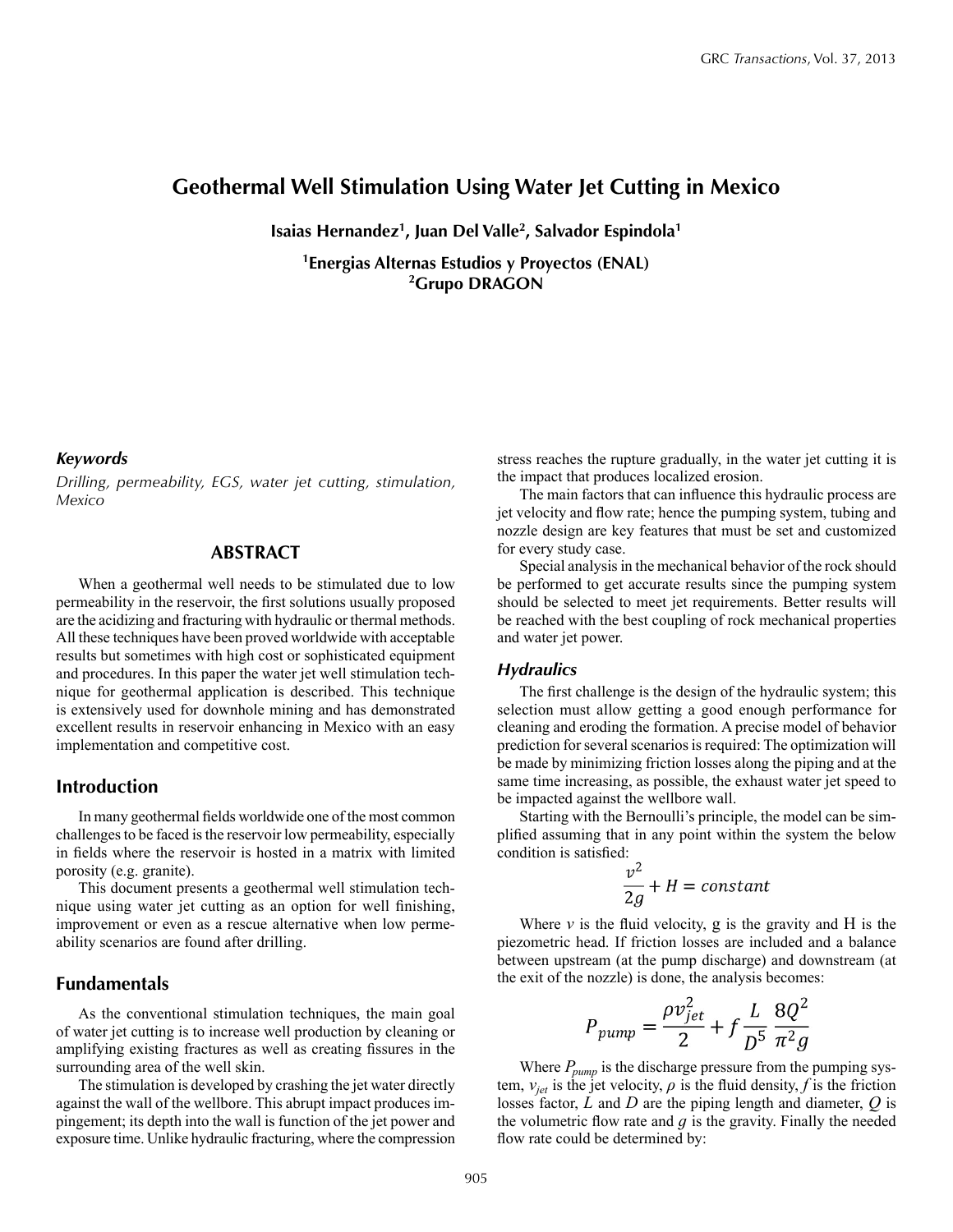$$
Q = \frac{n\pi v_{jet}}{4}d^2
$$

Where *n* is the number of nozzles and *d* is the nozzle exhaust diameter.

Note that friction losses will likely consume an important amount of the pump delivery pressure, this is an important issue especially when pumping pressure is technically limited, small diameter piping is available and the stimulation zone is as deep as 3000 meters. For example, if it is required to pump 300 gpm through a 4" API FH drilling pipe with 3000 meters length, 500 psi will be lost; meanwhile if the requirement is to pump 600 gpm, up to 2500 psi will be lost due only to friction, and if the pumping pressure is limited to 3000 psi only the remaining pressure will be converted to jet speed.



Figure 1. Water Jet Cutting Performance Chart.

Finally after doing the above analysis and including an appropriate operating margin, it is possible to select and correct a pumping configuration. Below is shown the performance chart that presents different scenarios of nozzle configuration using 4" API FH drilling pipe, and using a triplex pump available on the drilling rig. Note that the design point is selected to allow maximum flow rate, achieving an adequate jet speed level within the pump operational limits. Additionally the nozzle configuration allows enough diameter at the nozzle exit for avoiding stoppers.

#### *Rock Mechanical Behavior*

In hydraulic fracturing the cracking is obtained by increasing gradually the wellbore pressure until reaching enough stress level. In other words, sufficient amount of water must be injected until fracture gradient is exceeded. In thermal fracturing this stress level should be attained suddenly by an abrupt thermal shock. On the other hand, acidizing will not allow to get new fracturing but will clean existing fractures by dissolving deposits contained within.

In the water jet cutting technique, the impingement process involves several wear mechanisms occurring by plastic deformation or brittle fracturing that produce local and abrupt material detachment. The abrupt change of jet velocity will produce a localized cutting in the wellbore wall; this phenomenon helps to increase the orifice diameter and creates fissures that will help cracking in further hydraulic fracturing.

The impingement effect in brittle rocks has been extensively studied since different scopes but most of the authors of that work agree that the best manner to predict the erosion behavior during the jet impact is referring to the water hammer pressure definition:

$$
P_{WH} = \rho c v_{jet}
$$

Where  $P_{WH}$  is water hammer pressure,  $\rho$  is fluid density,  $c$  is speed of sound through the fluid and  $v_{jet}$  is the speed of the fluid exactly before to the impact; the water hammer pressure due to

> the water jet deceleration will reach rock compression strength producing punctual cracking.

### *Tool Design*

Once the pumping system has been selected and the rock parameters estimated, an adequate tool has to be designed in order to perform the stimulation task. Of course it is required for this device to comply with the hydraulic requirements as well as compatibility issues with pumping system and standard drilling pipe.

The geometry has to be defined for a suitable nozzles location since these nozzles will direct the water jet against the borehole wall; the material selection is a key feature as API standards must be in compliance. The tool design should also be easy to manufacture, and finally the planning must consider that a drilling pipe entrapment is always latent. API grade E75 steel was selected due to its mechanical properties and its machinability. Tooling was manufactured following required standards and the proposed geometry was defined for entrapment free work.

The nozzles assembly, profile, and material deserve special attention because through this device the highest possible speed jet



**Figure 2.** Tool design.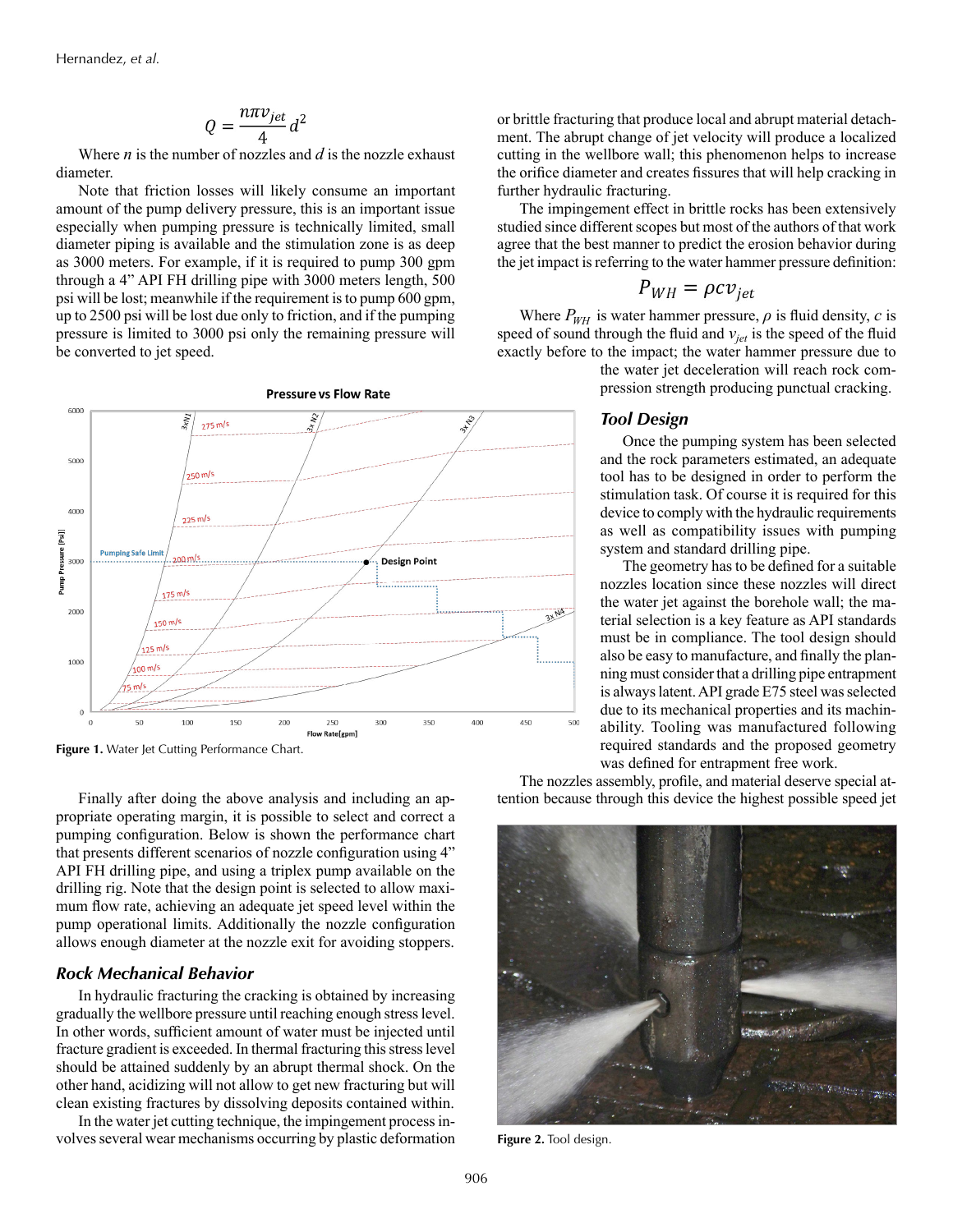will be reached. The assembly is proposed to be as in the drilling bit nozzles. This means a steel jacket that hosts the nozzle made of antiwear material e.g. tungsten carbide. The profile should be optimized to minimize turbulence, discharge divergence and friction losses; the nozzle assembly used an arrangement of three nozzles which together cover the required area to meet hydraulic requirements.

### **Well Stimulation Operations**

#### *Target Zone Identification*

Before starting well stimulation execution many essential tasks have to be done. One of them is the target zones identification. It is easy to understand that the stimulation success depends on how precise are defined the promising horizons for hot fluid delivery.

The parameters below are usually used for feed zone identification:

*Temperature Inversion in Logs:* The inversion zones identified in temperature logs which were taken after cold injection tests can be associated with zones with hot fluid intake.

*Rate of Penetration (ROP):* This parameter is always measured during drilling stage is an indicator of the instant penetration of drilling bit through the formation. Zones with high ROP can be assumed as interesting zones since it could be related to fractured zones or interphase contacts.

*Lithological Column:* Allows clear identification of changes in rock formation or interphase contacts.

*Epidote Content:* The Epidote content in lithological sampling can be associated to interesting zones since Epidote is the main hydrothermal alteration mineral.

*Mud Return Reduction:* Mud return reduction is associated with zones with fluid losses; these zones should be stimulated to increase further production.

#### *Well Conditioning*

Well condition requirements are briefly described below:

*Wellbore Cleaning:* When the stimulation process is about to start, the entire hydraulic column should consist only of clean water since is not desirable to have slurry that will probably obstruct the permeable zones.

*Mud Dam Cleaning:* An extensive mud dam cleaning is a mandatory task to be performed before starting any water pumping into the drilling pipe when water jet tool has been already installed.

*Wellbore Cooling:* In order to avoid nozzle detachment due to the thermal expansion, have the well bottom as cool as possible.

#### *Equipment*

This stimulation method has been developed assuming that this operation will be a part of well finishing, however, the practice can be applied for an old well that requires stimulation due to declining production. In this part the minimum equipment requirements that must be available at site for completing satisfactorily the procedure are shown:

*Pumping System:* Plenty pumping capacity should be a parameter selection for an appropriate drilling rig since a pumping system big enough for delivering pressure and flow requirements must be installed. Note that it will be useful to have at least 50% of pumping capacity for backup in case of unplanned outages. The best configuration should be to have 3 pumps with 50% of pumping capacity each, working with 2 pumps online and 1 for backup.

*Tubing:* Can be used conventional drilling pipe if drilling rig is still onsite otherwise an economic option can be evaluated taking care about friction losses, pressure and flow requirements.

*Swivel:* One of the most important things to be considered as strictly needed when talking about equipment is the swivel (top drive in drilling rig); this joint will allow tubing movement as well as high pressure water injection.

*Rotary system:* A driven device for pipe rotation is also required; it can be a conventional rotary table or even the top drive in a big rig.

*Tooling & Nozzles:* nozzles and tooling previously designed for this application must be onsite and ready to be used.

#### *Operation Method*

Once the complete equipment, tooling and prerequisites are ready for running, the stimulation process can begin; below are described the key parameters to provide the best performance identified at time.

*Intervals and Stations:* As the technique has a localized effect, the stimulation efforts should provide intervals of interest to be worked. Additionally, specific points of huge potential can be defined in order to do stations where the cutting will be deeper.

*Slow Cutting:* The exposition time is a key factor as it is in any other cutting process. It is preferred to execute the process in a slow manner to get better results and deeper effect, this means slow rotation (5-15 rpm) and vertical movement (5-20 m/h). Punctual stations can be stimulated with no vertical movement and slow rotation as well.

### **Experience Obtained in Successful Cases**

The results of successful geothermal well stimulations are described below.

When drilling stage was completed with *partial* circulation losses, really low permeability was found, and production potential zones were located within a brittle matrix; then the well stimulation with water jet cutting was selected as the best choice.

The tooling was designed for the borehole diameter and the pumping system available at the drilling rig was used. Interesting zones were selected using temperature logs, ROP records and Epidote content in geological sampling resulting in a complete range to be stimulated of around 200 m and the well conditioning was concluded.

Once the above tasks were completed the operation started using the maximum allowable pressure at the pump discharge. The jet speed was estimated near to 200 m/s. The cutting effect became evident when deep cuttings were collected in the surface. These geological samples were a mix of very fine sand and water which formed a peculiar slurry.

Some sediments drop to the well bottom forming stoppers, this phenomenon produces large fluctuations in the flow return which sometimes reaches total circulation. This issue forced to do borehole recognition after works to eliminate obstruction (using drilling bit), and finally reach the **total** lost circulation. The permeability was estimated around 10 times greater than the original value and steam production was finally big enough for commercial production.